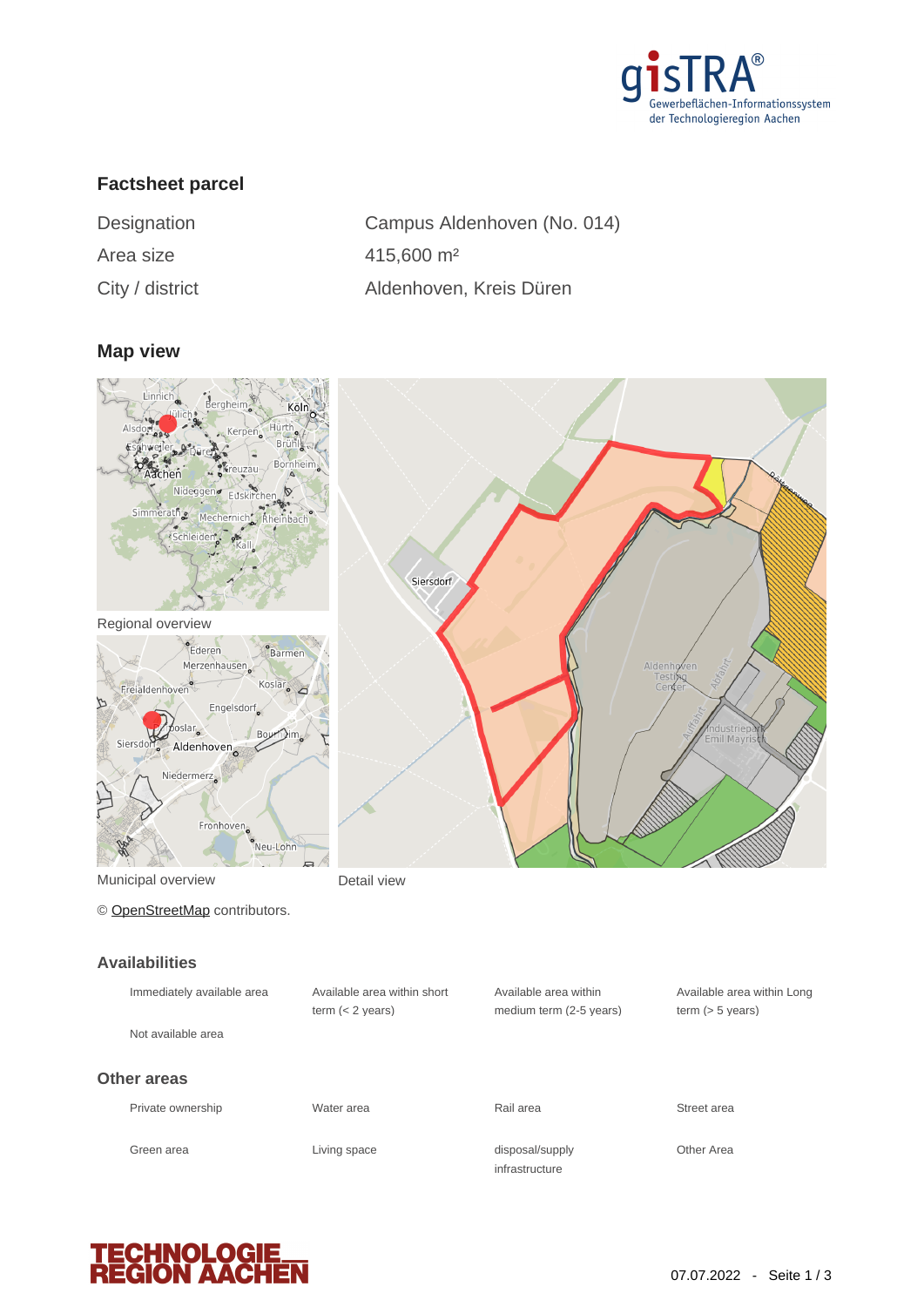

### **Parcel**

| Area size        | 415,600 m <sup>2</sup>                      |
|------------------|---------------------------------------------|
| Price            | On Demand                                   |
| Availability     | Available area within Long term (> 5 years) |
| Restriction      | Yes                                         |
| <b>Divisible</b> | <b>No</b>                                   |
| 24h operation    | No.                                         |

## **Commercial zone**

| Location                  | Solitary location |
|---------------------------|-------------------|
| Industrial tax multiplier | 476.00 %          |
| Regional important?       | Yes               |



Erreichbarkeit in 20 Minuten: 274.500 Einwohner

#### **Information about Aldenhoven**

The municipality of Aldenhoven, with over 14,000 inhabitants, lies in the triangle formed by the economic regions Aachen, Cologne and Düsseldorf in the immediate vicinity of the A44 and A4 freeways, as well as the Blausteinsee recreational area. Documentary evidence of A. dates back to the year 922, and today the Old Tower and Engelsdorf Castle still bear witness to the cultural value of the municipality. A. has 10 kindergartens and 5 schools as well as outstanding local amenities and a network of 17 consulting physicians and general practitioners, plus 5 pharmacies.